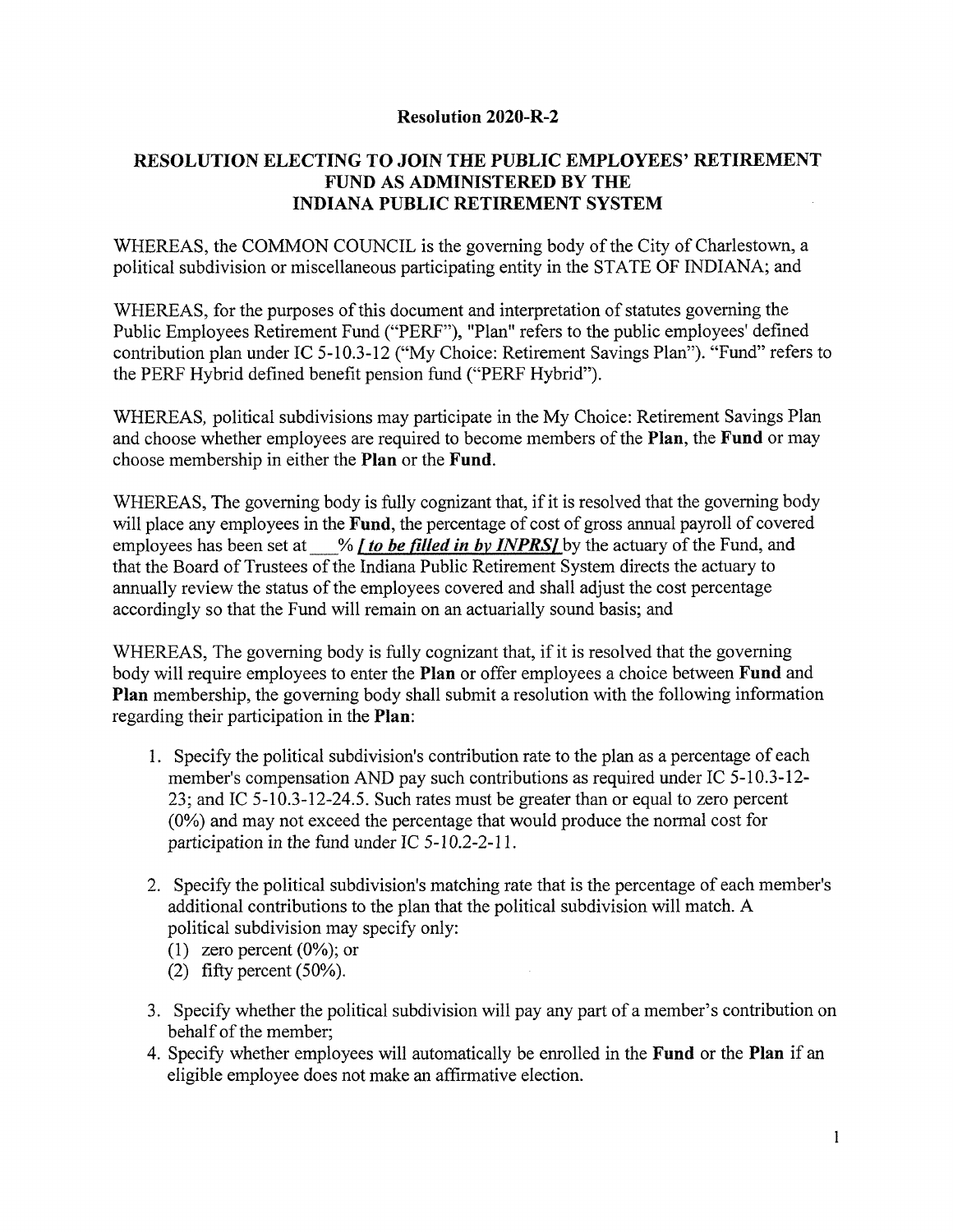WHEREAS, if such governing body participates in **Fund**, such governing body acknowledges its liability and that, pursuant to law, it and its successors in office, must appropriate sufficient funds each year to retire the employees' prior service liability in an orderly manner and also fund the current cost accruing annually.

WHEREAS, if such governing body participates in **Plan**, such governing body acknowledges its liability and that, pursuant to law, it and its successors in office, must appropriate sufficient funds each year to meet all contribution obligations required by law.

WHEREAS, such governing body acknowledges and agrees to make a supplemental contribution to the fund in an amount necessary to pay the employer's share of the fund's actuarial unfunded liability that other employers would otherwise be required to pay because the employer's employees are becoming members of the plan instead of the fund.

WHEREAS, such governing body acknowledges and agrees, when an employee separates from service before the member is fully vested in the employer contribution subaccount, the amount in the employer contribution subaccount is forfeited as of the date the member separates from service and that such forfeited amounts shall be used to reduce the unfunded accrued liability of the fund as determined under IC 5-10.2-2-11(a)(3) and IC 5-10.2-2-11(a)(4). Employers without an unfunded liability, such as employers joining PERF for the first time and offering only Plan membership, such forfeited amounts will be returned to the employer in the form of a credit to the employer contribution subaccount.

WHEREAS, the General Assembly of the State of Indiana has authorized covered employers to pick-up all or part of members' mandatory contributions.

**NOW THEREFORE, BE IT ORDAINED** by the governing body ofthe **EXECUTE:** in the State of Indiana:

**SECTION ONE:** The City of Charlestown elects to become a participating political subdivision or miscellaneous participating entity in the Public Employees' Retirement Fund by including classes of employees as stated below in the coverage under Chapter 340 of the Acts of 1945, and all Acts amendatory thereof and supplemental thereto.

**SECTION TWO:** The City of Charlestown elects to offer the following retirement plan(s) under the Public Employees' Retirement Fund:

 $X$  PERF Hybrid

My Choice: Retirement Savings Plan

\_\_\_\_\_\_\_\_Both PERF Hybrid and My Choice: Retirement Savings Plan to all employees, allowing the employee to choose in which retirement plan the employee will participate, based upon the employee's previous participation in the **Fund** or the **Plan.**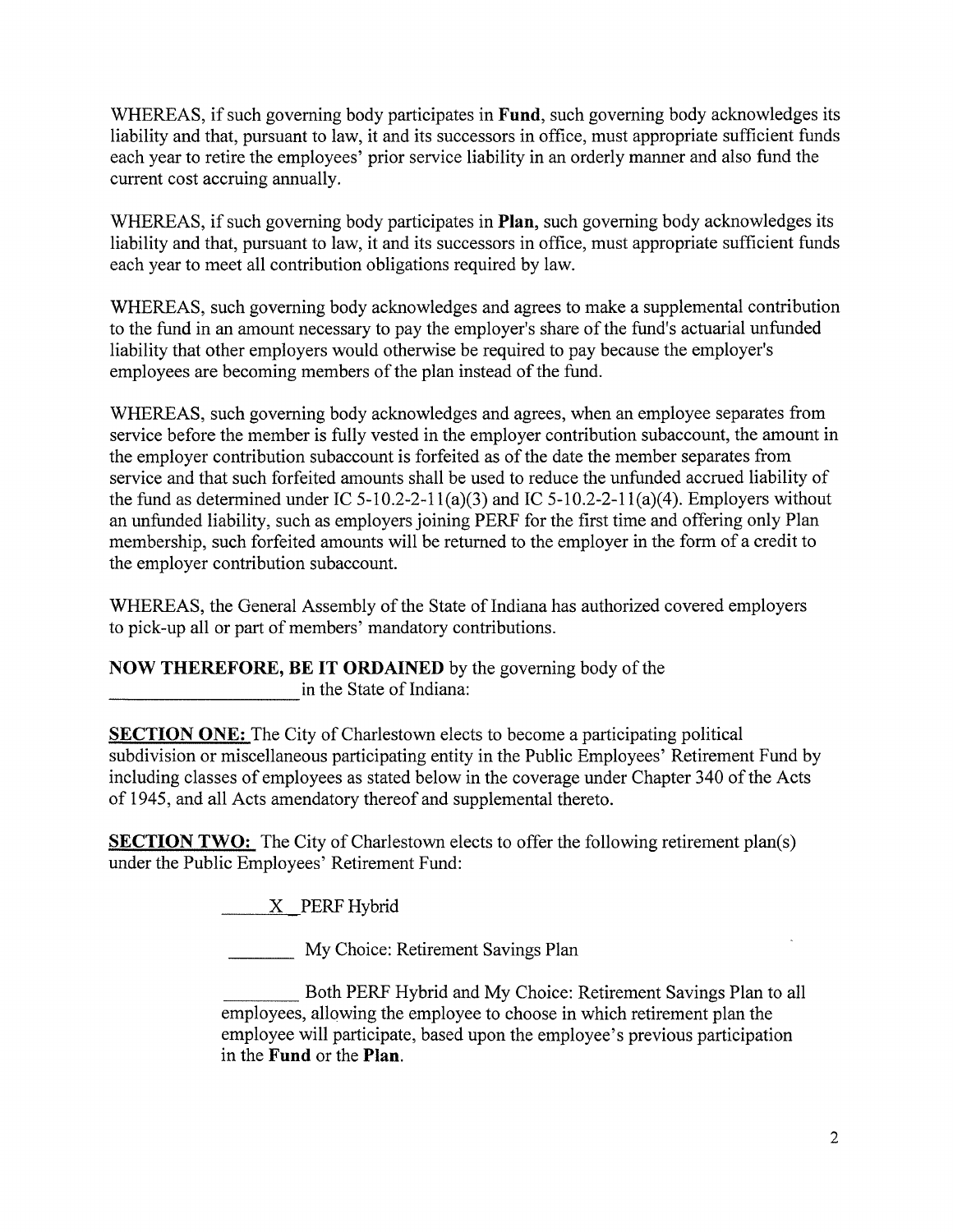My Choice: Retirement Savings Plan, in addition to PERF Hybrid, for which this governing body has already submitted a resolution to join PERF Hybrid.

PERF Hybrid only to certain classes of employees and My Choice: Retirement Savings Plan to certain classes of employees as set forth in an attached document.

\_\_\_\_\_ Both PERF Hybrid and My Choice: Retirement Savings Plan to certain classes of employees, as set forth in an attached document, allowing those employees to chose in which retirement plan the employee will participate, based upon the employee's previous participation in the **Fund** or the **Plan.**

**SECTION THREE:** If an employee is eligible to choose membership in either the Fund or the Plan, and that employee fails to make an election within the period set forth in IC 5-10.3-12-20 and 35 IAC 1.3-4-1, said employee will be automatically and irrevocably enrolled in the following plan:

 $X$  PERF Hybrid

\_\_\_\_\_\_ My Choice: Retirement Savings Plan

**SECTION FOUR:** That, effective as of the 1<sup>st</sup> day of June, 2020, this participating political subdivision or miscellaneous participating entity shall pick up **all or 0%** ofthe mandatory contribution for **all or none(complete**

**information about affected group; e.g. administrative assistants and IT personnel)** employees who are members of PERF. Said employees shall not be entitled to choose to receive the contributed amounts directly instead of having them paid by the employer to the specified pension fund.

#### **CHOOSE EITHER 4A OR 4B**

4A. **New Money Pick-Up** - That the above contributions, even though designated as employee contributions for state law purposes, are being paid by the employer in addition to regular compensation as a supplemental contribution that is separate and distinct from the employees' current or future compensation, and in lieu of contributions by the employees. Such contributions will not be included in the gross income of the employees for any tax reporting purposes, such as for federal, state or local income tax withholding, or FICA taxes, until distributed either through a pension benefit or a lump sum payment. These contributions are made on a pre-tax basis and are paid by the employer on behalf of the employee.

\_\_\_ 4B. **Salary Reduction Pick-Up** - That said contributions, even though designated as employee contributions for state law purposes, are being paid by the employer via a reduction in salary. Such contributions will not be included in the gross income of the employees for certain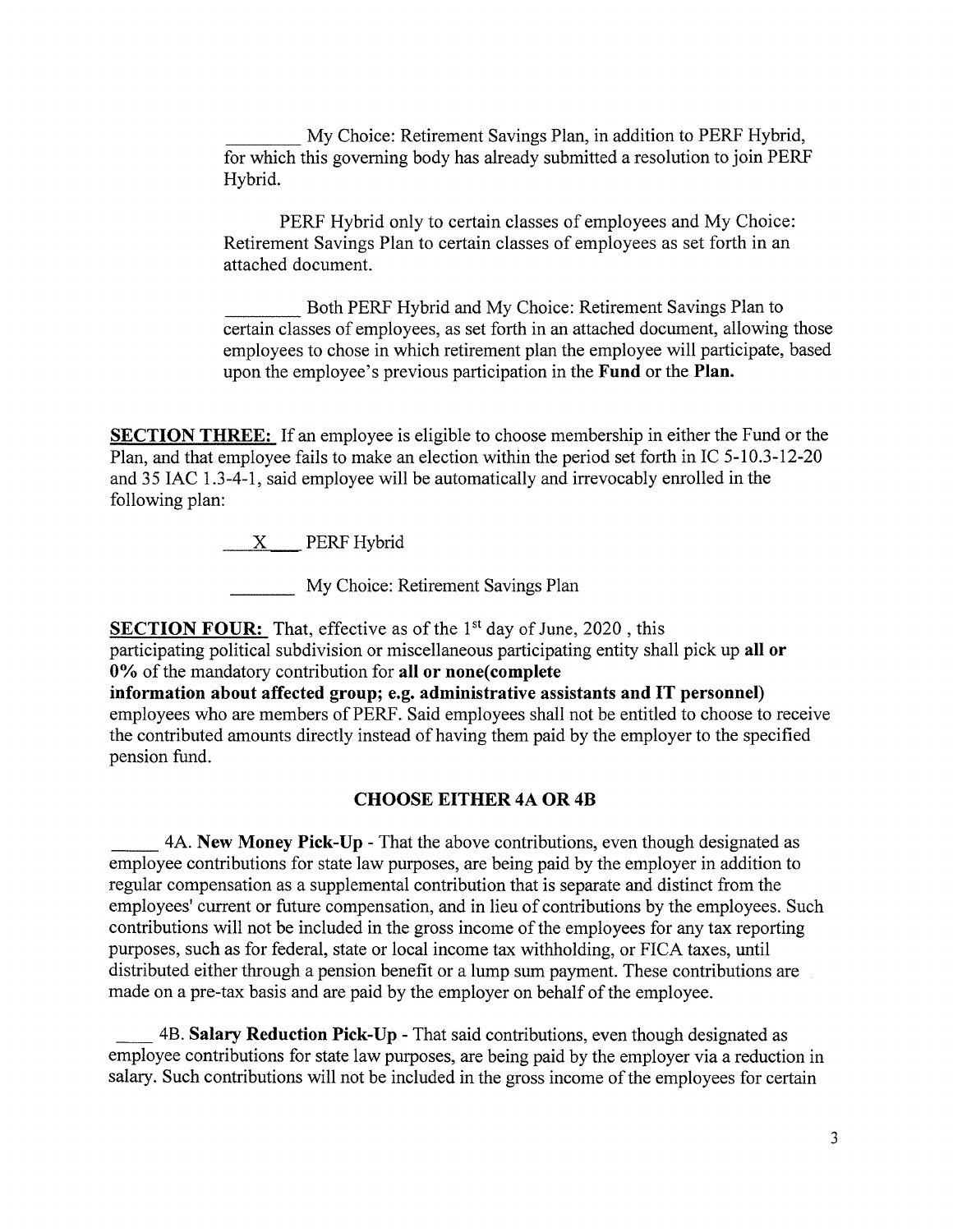tax reporting purposes, that is, for federal, state, or local income tax withholding, until distributed either though a pension benefit or a lump sum payment. Such contributions will be included in the gross income of the employees for FICA taxes when they are made. These contributions are made on a pre-tax basis but are paid by the employee through a payroll deduction.

**SECTION FIVE:** The City of Charlestown, as a participating political subdivision, offering the Plan, agrees to pay a contribution rate to the Plan as a percentage of each member's compensation in the amount of 0%. This amount may range from 0% to the percentage that would produce the normal cost for participation in the fund under IC 5-10.2-2-11.

**SECTION SIX:** The City of Charlestown, as a participating political subdivision, offering the Plan, agrees to pay a matching rate in the amount of:

Fifty Percent (50%)

 $X \longrightarrow Z$ ero Percent (0%)

which is the percentage of each member's additional voluntary contributions to the Plan that governing body will match.

**SECTION SEVEN;** The positions listed on an attached document are declared covered **by** the **Fund,** the **Plan,** or **Both** as indicated in the attached document.

**SECTION EIGHT:** It is hereby declared that none of the classifications or positions specified in Section Three are compensated on a fee basis or of an emergency nature, or in a part-time category.

**SECTION NINE:** The active participation membership of the City of Charlestown shall begin on June 1, 2020.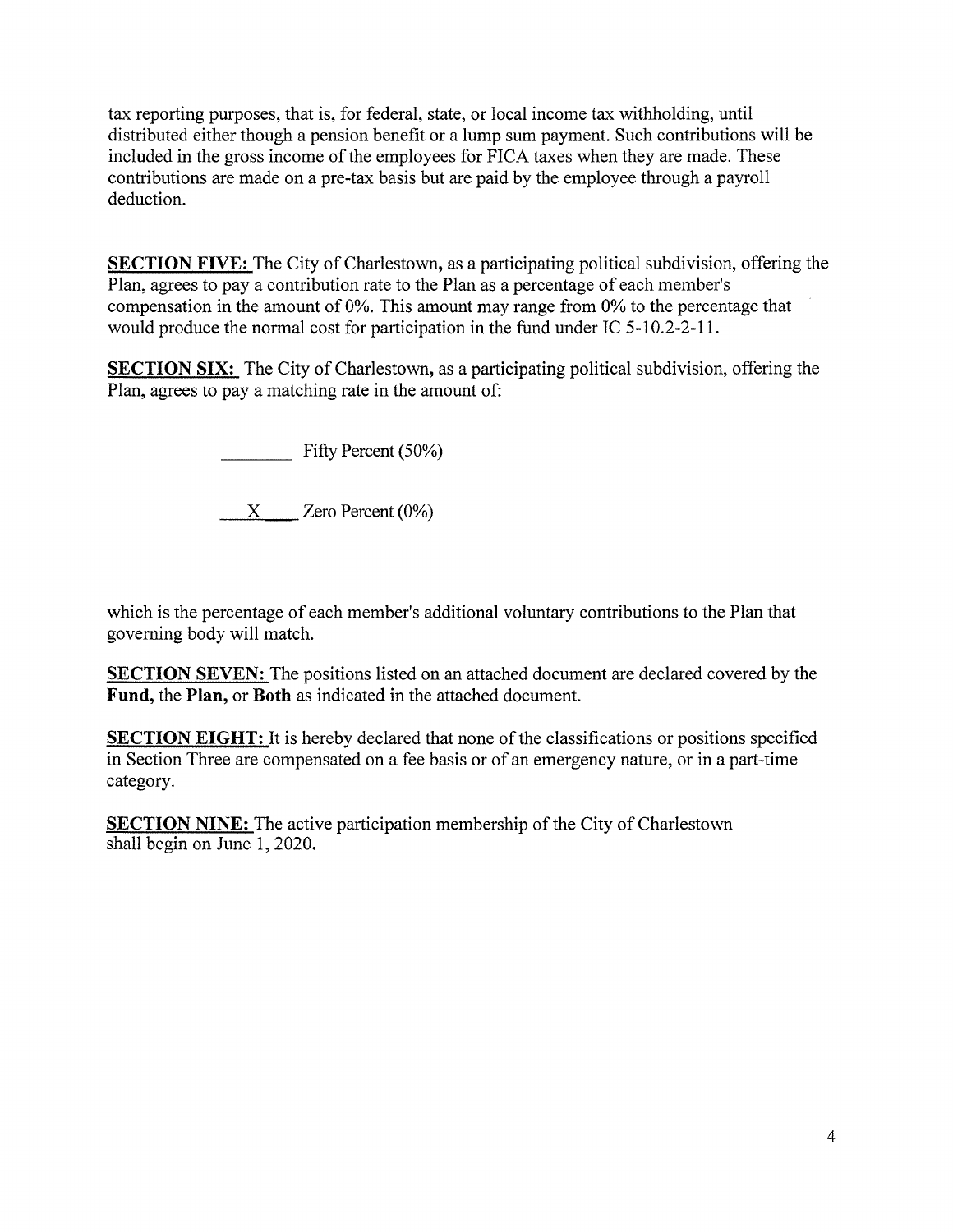**SECTION TEN:** This resolution shall be in full force and effect from date of passage and upon approval of the Board of Trustees of the Indiana Public Retirement System, except that active participating membership shall begin on the date set forth in Section Nine (9).

 $\hat{\boldsymbol{\beta}}$ 

 $\ddot{\phantom{a}}$ 

 $\ddot{\phantom{1}}$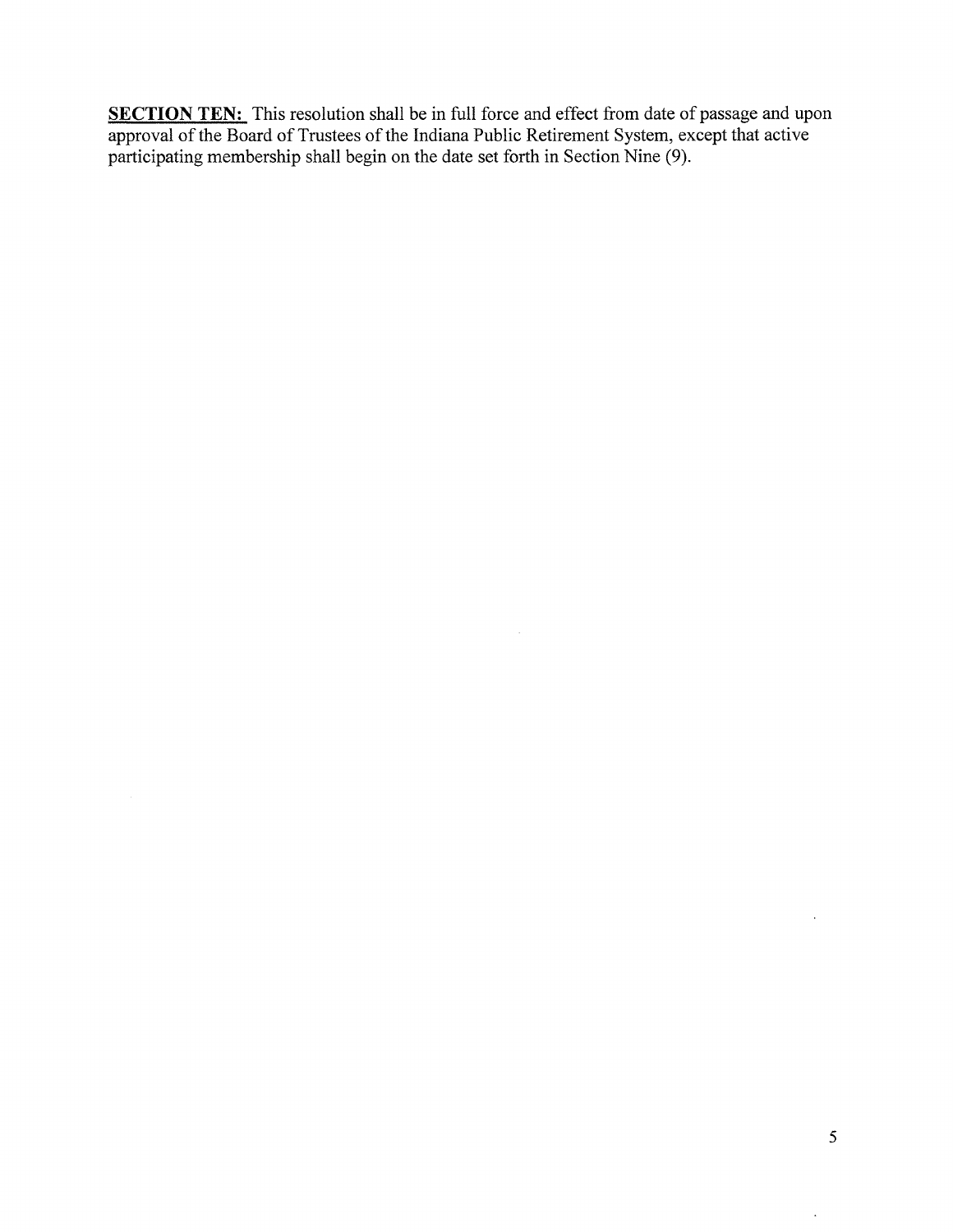# **Appendix A**

| Covered Position(s)<br>All Full time positions<br>Any elected position not listed | <b>Eligible Plan(s)</b> |
|-----------------------------------------------------------------------------------|-------------------------|
|                                                                                   |                         |
|                                                                                   |                         |
|                                                                                   |                         |
|                                                                                   |                         |
|                                                                                   |                         |
|                                                                                   |                         |
|                                                                                   |                         |
|                                                                                   |                         |
|                                                                                   |                         |
|                                                                                   |                         |
|                                                                                   |                         |
|                                                                                   |                         |
|                                                                                   |                         |
| $\sim$                                                                            |                         |
|                                                                                   |                         |
|                                                                                   |                         |
|                                                                                   |                         |
|                                                                                   |                         |
|                                                                                   |                         |
| Ţ,                                                                                |                         |
|                                                                                   |                         |
|                                                                                   |                         |
|                                                                                   |                         |
|                                                                                   |                         |
|                                                                                   |                         |
|                                                                                   |                         |
|                                                                                   |                         |
|                                                                                   |                         |
|                                                                                   |                         |
|                                                                                   |                         |
|                                                                                   |                         |
|                                                                                   |                         |
|                                                                                   |                         |
|                                                                                   |                         |
|                                                                                   |                         |
|                                                                                   |                         |
|                                                                                   |                         |
|                                                                                   |                         |
|                                                                                   |                         |
|                                                                                   |                         |
|                                                                                   |                         |
|                                                                                   |                         |
|                                                                                   |                         |

 $\label{eq:2.1} \frac{1}{\sqrt{2}}\int_{0}^{\infty}\frac{1}{\sqrt{2\pi}}\left(\frac{1}{\sqrt{2\pi}}\right)^{2}d\mu_{\rm{max}}\left(\frac{1}{\sqrt{2\pi}}\right).$